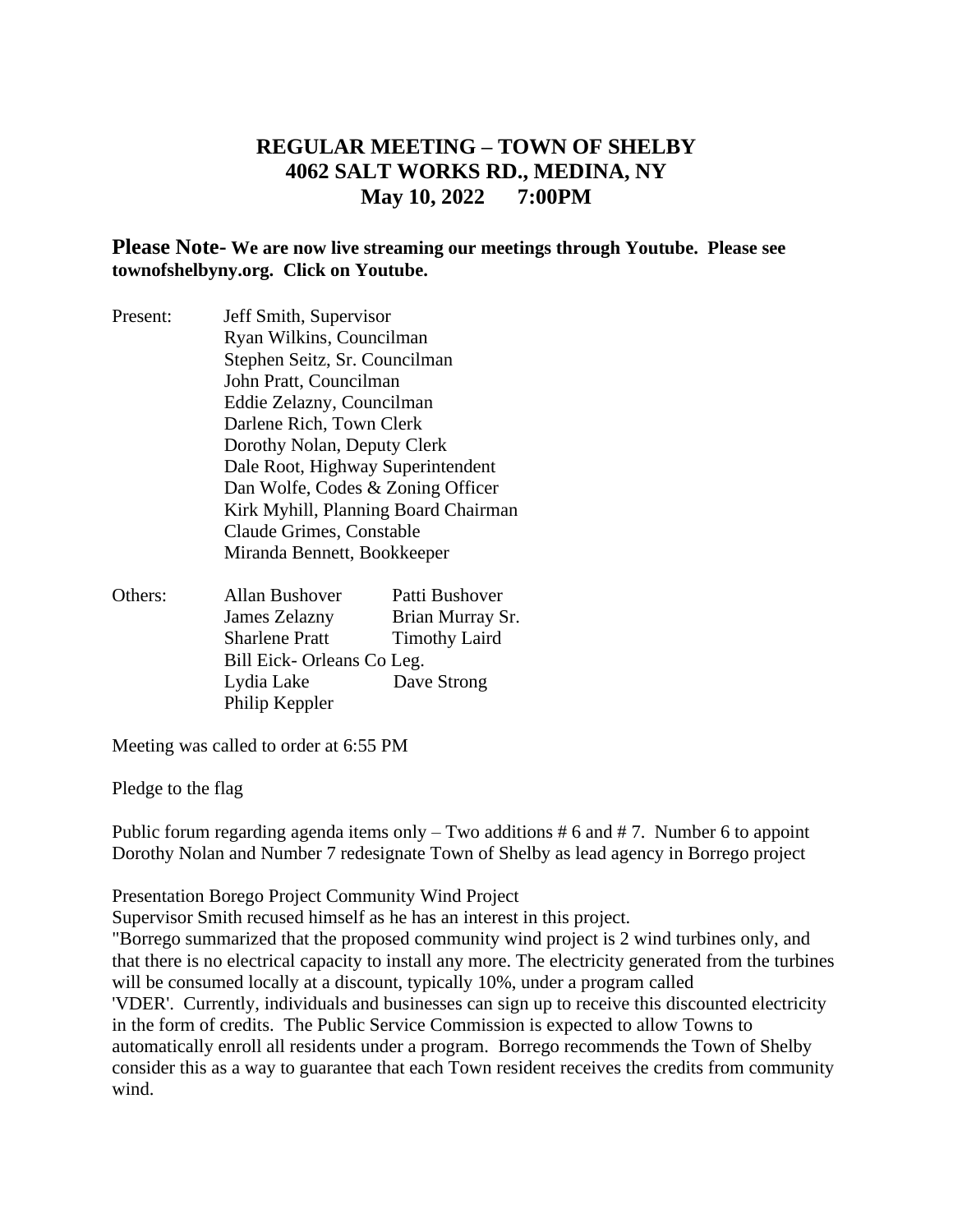The Town will receive a Community Host Agreement, approximately \$200,000 per wind turbine for a total of \$400,000. The school district, County, and Town will receive payments under PILOT agreements. The project submitted is in accordance with the ByLaw. An informational flyer for Community Wind and suggested locations for visual simulations, presented to request any additional feedback from new locations were handed out. Anyone with questions are asked to contact [www.borregoenergy.com.](http://www.borregoenergy.com/) Lydia Lake explained the site.

Councilman Pratt asked how tall the turbine was going to be and how do you figure what the town and the people get. Wind turbine to the top of the tower will be 400 feet. The thing that has changed in the years is the blades. They have gone a lot lighter and a lot longer. So, from the top of the motor to the tip of the blade is an extra 240 feet, so the height of the structure is about 640- 650 feet. Modern wind turbines where you use to have to build 5 or 6 now you only use 1 or 2. The blades spin a lot slower about 8 rpms. Money – what town gets. Town gets \$200,000 onetime payment up front or spread over time 15 year per turbine. Based on wind speed of the site and what we can afford with respect to the taxes and contributions to the town. What is unusual is renewable projects like this do not do what he was saying but because wind energy is the most economically attractive technology we have today. If we have the wind and you put a wind turbine up this project doesn't need state funding. We are not even getting state funding. A good project like this has extra funds that are allocated in the budget toward the towns. The reason is calculated by wind speed. A year of data is why he is confident. Councilman Zelazny roughly \$26,000 per year average depending agreement will be fixed amount. This cant be done on any other sites. One year of wind data can predict what you will be producing. Draft host community agreement. How long is the 10% savings? Depends on who you sign up with. Project will be guaranteed discount. District doesn't need state funding. Councilman Pratt asked about the 10% off bill did it include Power delivery. Do we just get 10% off the power? Folks have to sign up for community renewable energy. Borrego covering all legal fees so it lets the town off the hook. An escrow has been set up. Borrego pays all the fees and has set up an escrow. Unforeseen legal snags will be completely covered. Proposed photo simulations. Photo map proposing simulations, proposed some suggested location. See what it would look like from those places. Not putting turbines there.

Highway Report – (Dale Root) – Dale read his report. All trucks have had plows removed. Trucks and pickup trucks have been oiled to stop the corrosion from the winter. Have done some ditching with much more to do. Were able to obtain 12 loads of millings to pave the east side of Munzel Road this summer. Able to do a quick patch which seems to be holding up. All dirt roads have been graded with some material added. Will be working on them on June 1<sup>st</sup> at which time brine will be added for the dust control. All cemeteries, firehalls and parks, ball fields have been rolled to help in mowing. Most graves have been leveled and seeded. All cemeteries and parks have been mowed a few times. Three MEOs were sent to water school for continuing Ed. After several phone calls all street lights should be operational. With mother's day behind us pleased to say the new cemetery mowers did a great job .

Assessor Report – (Trisha Laszewski) – Thank the board for passing the resolution. And standing behind her in the decision to holding off on the assessment update until next year. She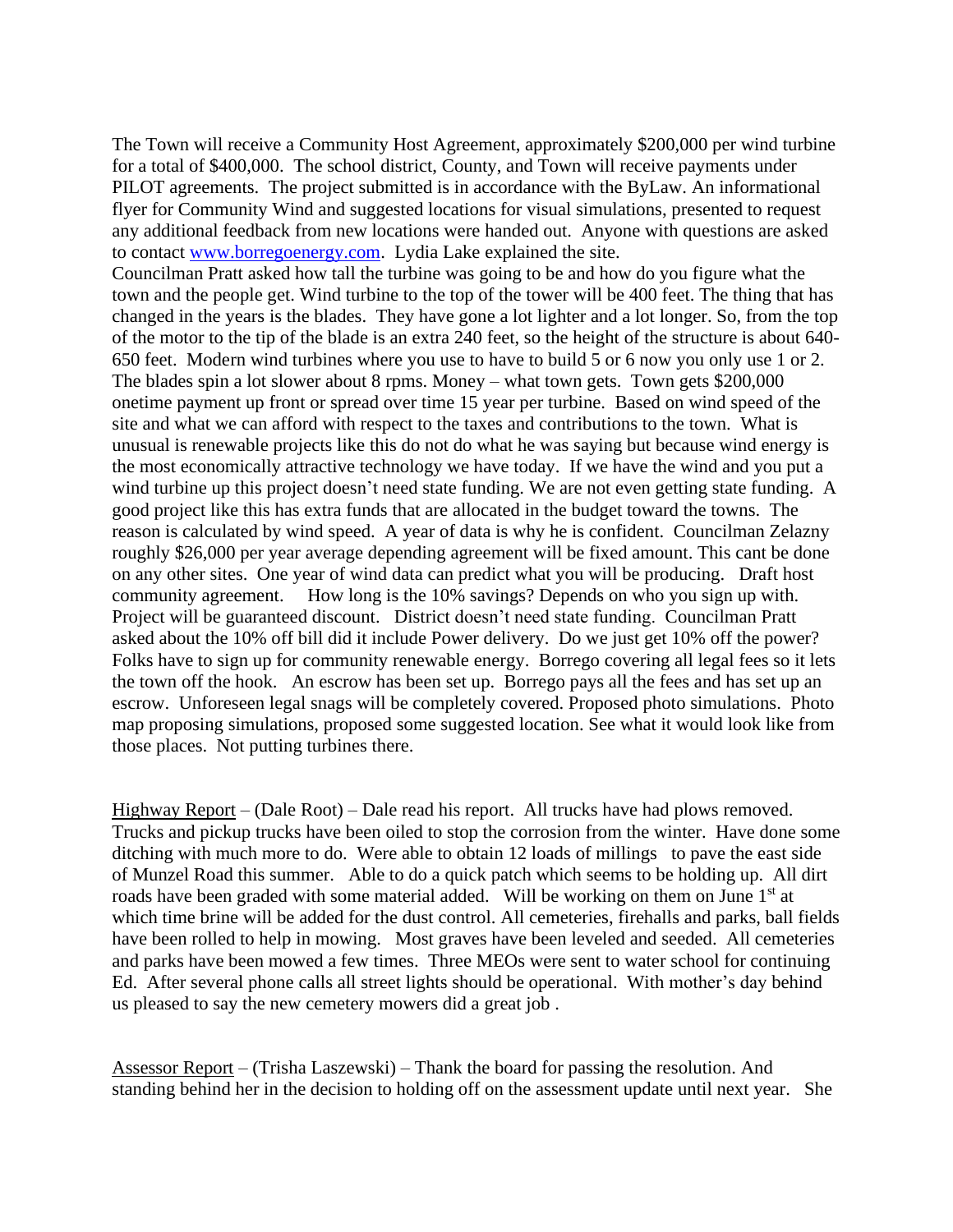is calling this three times a charm. Next year it's going to come whether we want it to or not. Also saw the resolution on the agenda to appoint Candy part time which she hopes passes only because she has worked with Candy for several years but with the past 7 years working with her a lot and she is a wealth of information and certainly a loss in the position that she had. And she hopes that resolution is passed. Change of assessment notices for anyone that had any additions to their properties or if there were any demos went out other than that just preparing for grievance day which is May 25 from 4-8 at the Ridgeway Town Hall.

Planning Board Report – (Kirk Myhill) – At last planning board meeting discussion regarding the planning board members taking the training on ethics of the planners, planning and zoning board. It is on the Orleans County website. It's on Youtube and about an hour to an hour and fifteen minutes. Also informed them that coming up on June 29 there will be a four-hour training in Albion by the State and also informed them if they were unable to make it there still is time on the Orleans County website to get their four-hour training in for this year. Some of them have already taken it and some have taken more and he stressed to them that if they took more than there four hours this year it will carry over into next year.

Code Enforcement / Zoning Board Report – (Dan Wolfe) – Has completed the 24-hour Dept of State training in April. Building permits are starting to come in. As you know I lost my clerk and I thank the board for considering Candy for just a few hours a month. Issued three building permits so far without her and really stumbled through the first one it as it's a program that he doesn't know but made his way through it. She will be missed and if the board sees fit, she will be coming in to help him clean up his job a little bit. Also thanked Bethany for the work for 5063 South Gravel Road for the demolition on that house. Got an estimate today to have it demoed and buried on site. He stopped at the fire hall tonight and talked with Dave Moden, Deputy Chief, and asked him to stop out there and take a look at it. We demoed one here in East Shelby a number of years ago that the fire dept. actually burnt but we had to have the shingles removed. He did say if we get the shingles off would the fire dept be interested in taking it down so they are taking a good look at it so working to bring that to completion. All mailings are out and nobody responded to his letter so guess the banks and parties in question aren't interested. So hopefully next month can get it down.

Councilman Zelazny -With the banks and owners not interested, who is going to take ownership of the properties? The counties will take over ownership, as taxes haven't been paid. Councilman Zelazny-So then it will be off the tax rolls. Dan-Right and eventually in my opinion it will go to property tax auction.

Supervisor Smith-just to update everybody we have a shared service agreement with Ridgeway. John was on the interview committee and there is a new code enforcement officer currently serving Yates Ridgeway and the Village of Lyndonville and he will be starting as our code enforcement officer after the first of the year after Dan retires form a lot of years of good service. We are in a transition right now that's what going on.

Bethany Centrone, Esq.-Timeline Bridget gave said there would be a public hearing next month? Should add Number 8 to agenda to schedule public hearing for Borrego and there is no resolution on the agenda to schedule that for next month. Supervisor Smith said number 8 to add on agenda would be to schedule public hearing on the Borrego Community Wind project on June 14 before town board meeting at 6:15pm.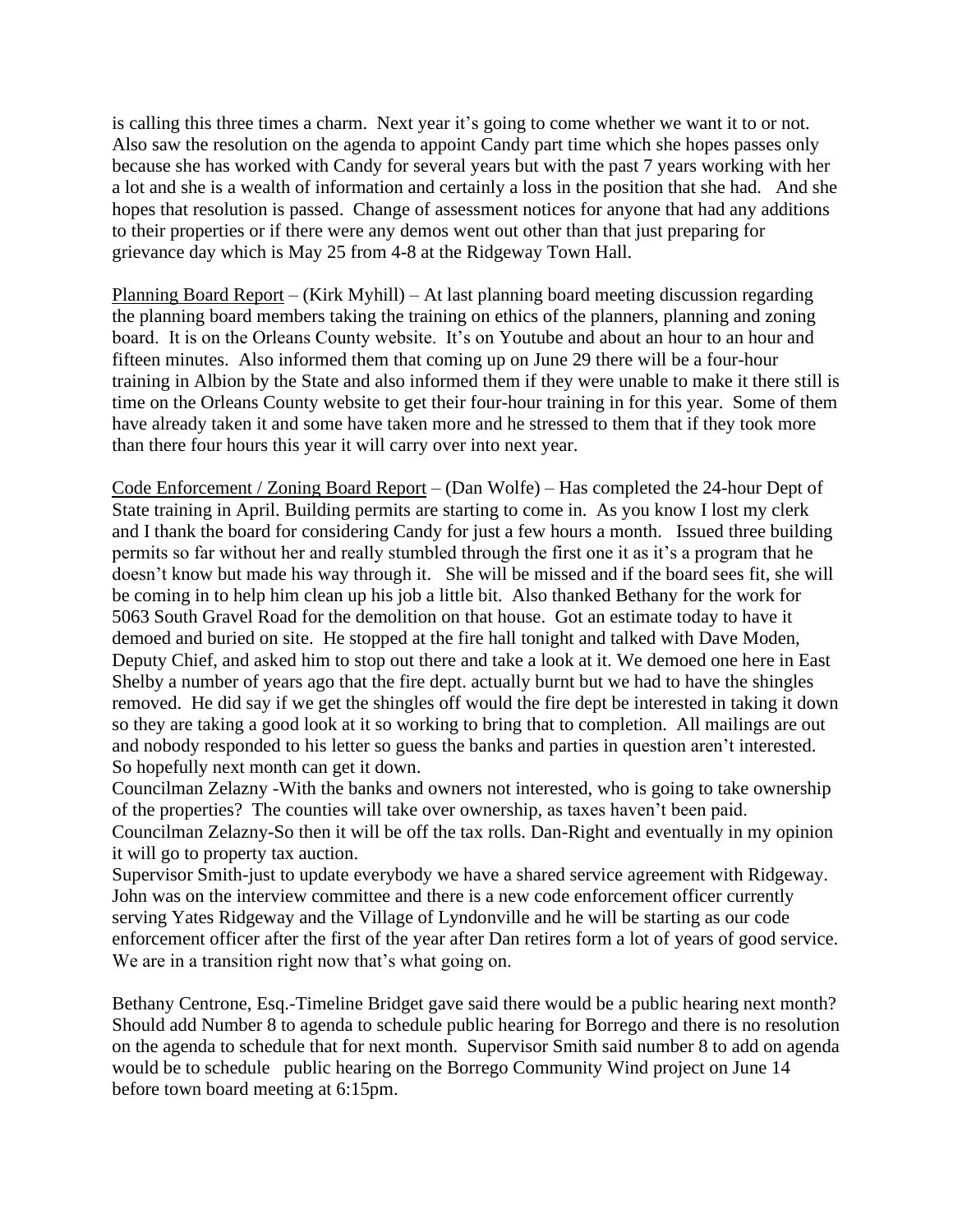#### **RESOLUTION 57-22**

RESOLUTION TO APPROVE MINUTES FROM THE APRIL 12, 2022 TOWN BOARD MEETING Motion by Councilman Pratt and seconded by Councilman Wilkins Ayes-5 Opposed-0 Motion carried

#### **RESOLUTION 58-22**

RESOLUTION TO APPROVE THE MINUTES OF THE SPECIAL MEETING APRIL 19, 2022 Motion by Councilman Wilkins and seconded by Councilman Zelazny Ayes-5 Opposed-0 Motion carried

## **RESOLUTION 59-22**

RESOLUTION TO APPROVE THE APRIL TOWN CLERK'S REPORT Motion by Councilman Seitz and seconded by Councilman Wilkins Ayes-5 Opposed-0 Motion carried

#### **RESOLUTION 60-22**

RESOLUTION TO APPROVE THE SUPERVISOR'S REPORT Motion by Councilman Seitz and seconded by Councilman Wilkins Ayes-5 Oposed-0

Motion carried

#### **RESOLUTION 61-22**

RESOLUTION TO PAY CLAIMS AGAINST THE TOWN

| General -    | 31,624.66      | Highway -  |    | \$78,452.22 |
|--------------|----------------|------------|----|-------------|
| Water 1 -    | \$<br>349.92   | Water 2 -  | S  | 4,366.24    |
| Water 3 -    | \$<br>2,600.17 | Water 4 -  | S  | 2,782.71    |
| Water 4B -   | \$<br>192.96   | Water 5 -  | \$ | 16.08       |
| Water 6 -    | \$<br>247.10   | Water 7 -  | \$ | 225.79      |
| Water 8 -    | \$<br>557.97   | Water 9 -  | \$ | 112.56      |
| Water $10 -$ | \$<br>1,964.15 | Water 11 - | \$ | 96.48       |
| Water 12 -   | 7.917.33       |            |    |             |

Motion by Councilman Pratt and seconded by Councilman Zelazny Ayes-5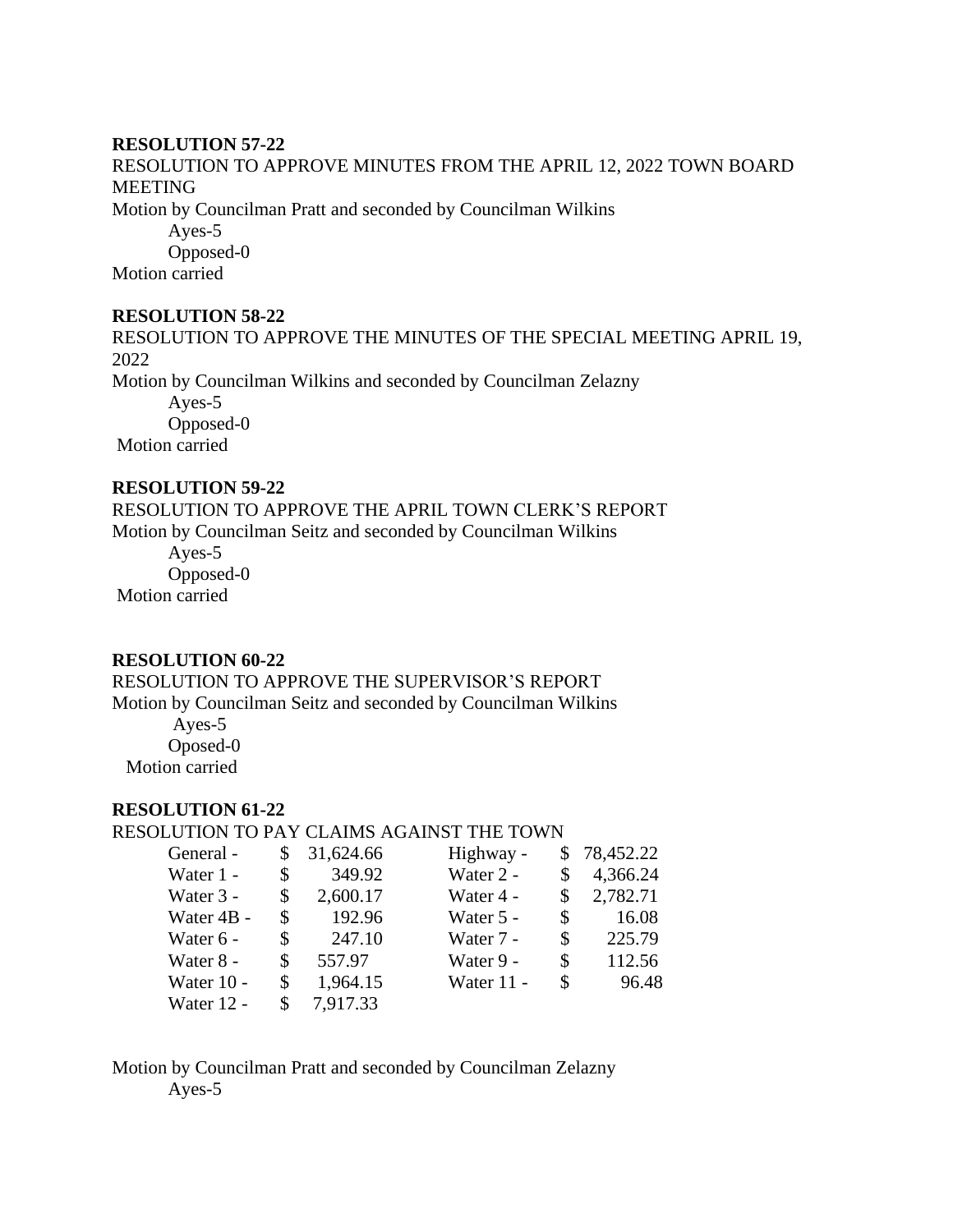Opposed-0 Motion carried

#### **RESOLUTION 62-22**

RESOLUTION TO ACCEPT THE AUDIT OF THE 2020 TOWN BOOKS BY OUR CPA FIRM, ALLIED FINANCIAL PARTNERS. Motion by Councilman Zelazny and seconded by Councilman Pratt Aye-5 Opposed-0 Motion carried Allied Financial acknowledges the town has reviewed the audit and has addressed the findings which were 2020-001 and 2020-002

#### **Resolution 63-22**

RESOLUTION TO AUTHORIZE THE TOWN SUPERVISOR TO SIGN A SHARED SERVICES AGREEMENT WITH THE ORLEANS COUNTY DEPARTMENT OF PUBLIC WORKS WITH AGREEMENT RUNNING FROM MAY 1, 2022 TO APRIL 30, 2027 Motion by Councilman Pratt and seconded by Councilman Seitz

Ayes-5 Opposed-0 Motion carried

#### **RESOLUTION 64-22**

RESOLUTION TO ALLOW HIGHWAY SUPERINTENDENT TO ACCEPT THE LOWEST ACCEPTABLE BID FOR REPLACEMENT OF THE SALT BARN ROOF Motion by Councilman Wilkins and seconded by Councilman Zelazny

Ayes-5 Opposed-0 Motion carried

#### **RESOLUTION 65-22**

RESOLUTION TO APPOINT CANDY KOCH-AS PART-TIME CODE ENFORCEMENT CLERK TO SERVE AS A PART TIME CLERK IN THE CODE ENFORCMENT OFFICE TO WORK NO MORE THAN 15 HOURS PER WEEK, AT AN HOURLY RATE OF \$15.02 EFFECTIVE MAY 10, 2022

Motion by Councilman Seitz and seconded by Councilman Wilkins Ayes-5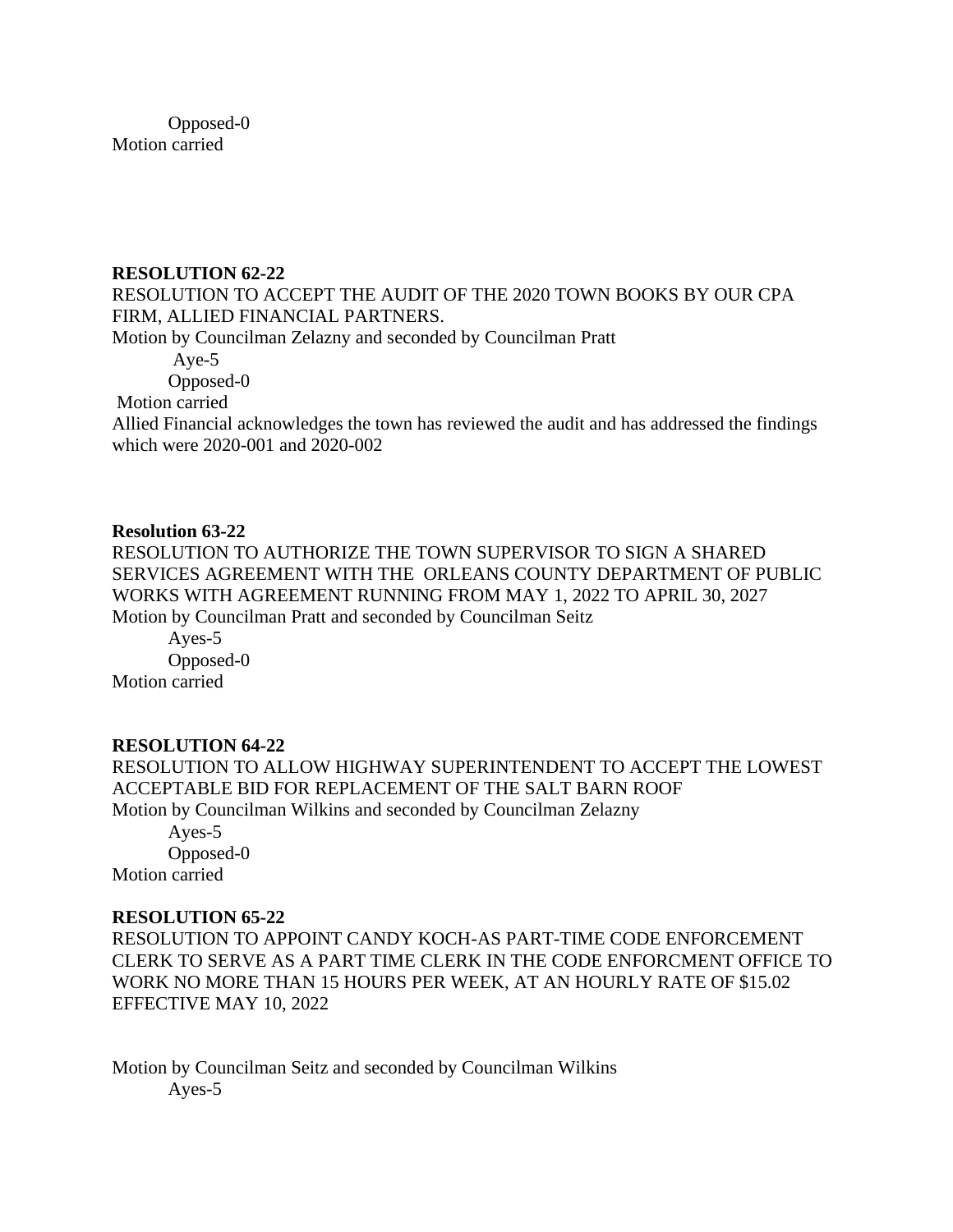#### Opposed-0

#### Motion carried

Councilman Zelazny- Will Candy work with Dan until he is through at the end of the year? Supervisor Smith said yes.

#### **RESOLUTION 66-22**

RESOLUTION TO HAVE ALL TOWN EMPLOYEES TO HAVE A MONDAY TO SUNDAY PAY PERIOD. CHECKS WOULD BE PAID ON WEDNESDAY FOLLOWING THE TWO-WEEK CYCLE. Motion by Councilman Wilkins and seconded by Councilman Pratt Ayes-5 Opposed-0 Motion carried

## **RESOLUTION 67-22**

RESOLUTION TO APPOINT DOROTHY NOLAN TO RECORDS COMMITTEE Motion by Councilman Pratt seconded by Councilman Zelazny

Ayes-5 Opposed-0 Motion carried

## **RESOLUTION 68-22**

RESOLUTION TO REAFFIRM THE TOWN AS LEAD AGENCY FOR THE BORREGO WIND PROJECT

Motion Councilman Seitz, Second, Councilman Zelazny

Ayes-4 Opposed-0 Abstain-Smith

Motion carried

This was something that was done last September and it passed and there has been a significant amount of time that has passed so we need to just reaffirm ourselves as lead agency for the project

#### **RESOLUTION 69-22**

RESOLUTION TO SET PUBLIC HEARING FOR BORREGO WIND PROJECT FOR JUNE 14, 2022 AT 6:15 PM WITH REGULAR TOWN BOARD MEETING TO FOLLOW Motion Councilman Seitz, Second, Councilman Pratt

Ayes-4 Opposed-0 Abstain-Smith

Motion carried

NOTE- Discussion regarding the start of the regular town board meeting following the public hearing. It was decided that the town board meeting would start after the public hearing if the public hearing ran over 7:00 PM. If it does not, the town board meeting would start at 7:00 PM